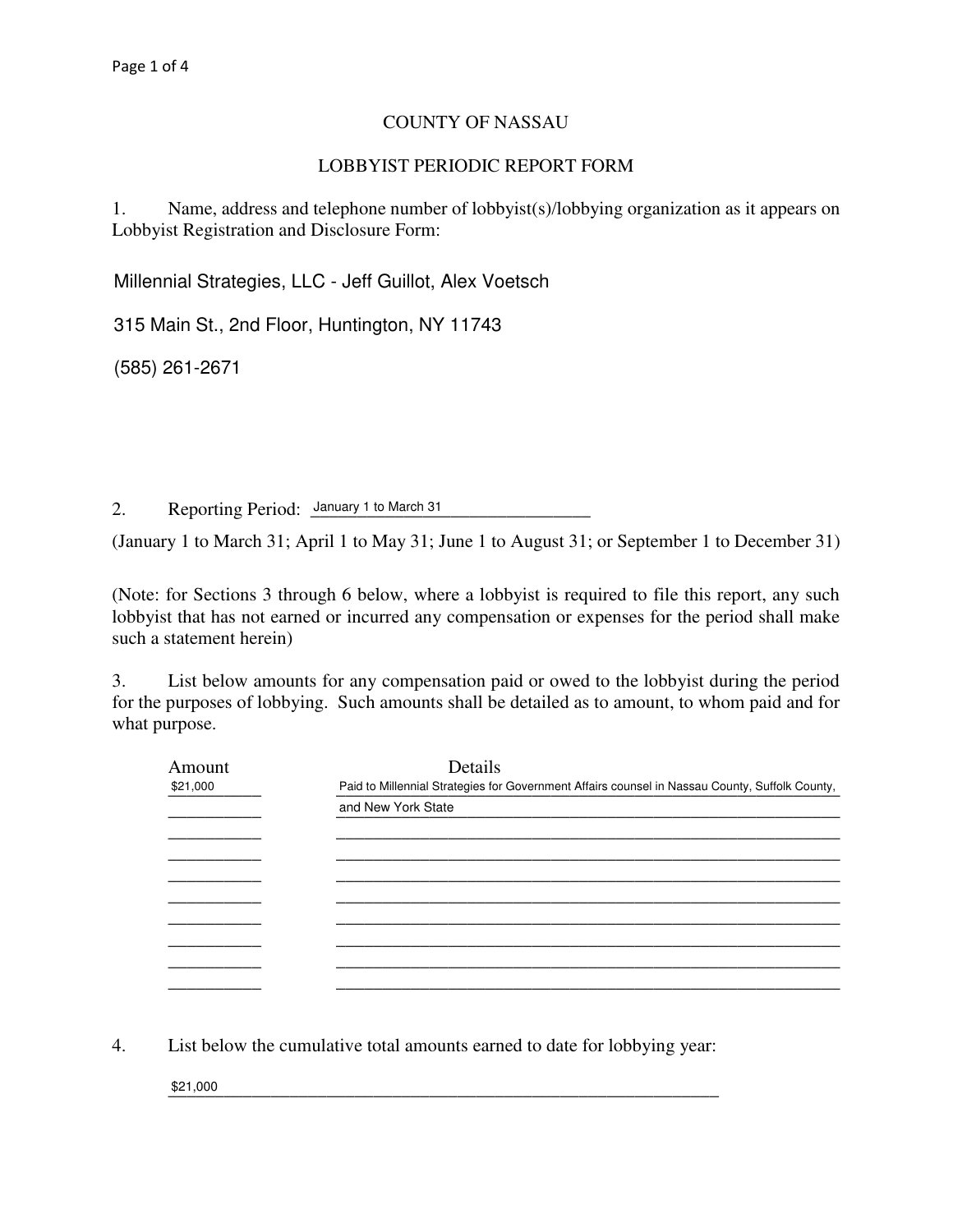Page 2 of 4

5. List below amounts for any expenses expended or incurred by the lobbyist during the period for the purposes of lobbying. Such amounts shall be detailed as to amount, to whom paid and for what purpose.

|  | Details<br>$\overrightarrow{36}$<br>$\overrightarrow{16}$<br>$\overrightarrow{16}$<br>$\overrightarrow{26}$<br>No lobbying expenses were expended or incurred during this period |  |
|--|----------------------------------------------------------------------------------------------------------------------------------------------------------------------------------|--|
|  |                                                                                                                                                                                  |  |
|  |                                                                                                                                                                                  |  |
|  |                                                                                                                                                                                  |  |
|  |                                                                                                                                                                                  |  |
|  |                                                                                                                                                                                  |  |
|  |                                                                                                                                                                                  |  |
|  |                                                                                                                                                                                  |  |
|  |                                                                                                                                                                                  |  |
|  |                                                                                                                                                                                  |  |
|  |                                                                                                                                                                                  |  |

6. List below the cumulative total amounts expended to date for lobbying year:



(In lieu of completing 7 through 10 below, you may attach a copy of your Lobbyist Registration and Disclosure Form, provided the information has not changed.)

7. List whether and where the lobbyist(s)/lobbying organization is registered as a lobbyist (e.g. Nassau County, New York State):

Nassau County, Suffolk County, New York State

8. Name, address and telephone number of client(s) by whom, or on whose behalf, the lobbyist is retained, employed or designated.

Lyft, Inc.

185 Berry St., Suite 5000, San Francisco, CA 94107

(415) 481-2776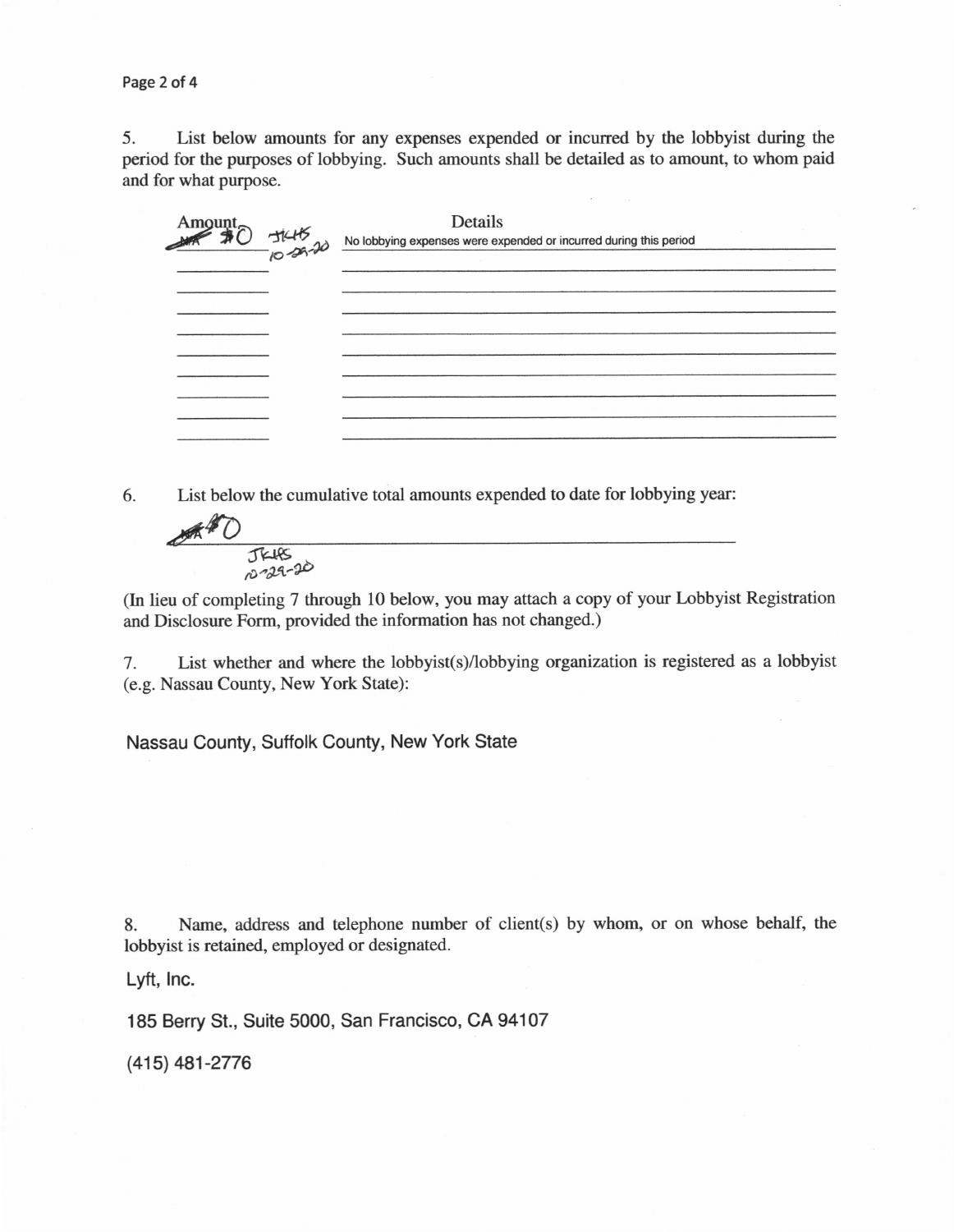Describe lobbying activity conducted, or to be conducted, in Nassau County, and identify 9.  $client(s)$  for each activity listed, during the Reporting Period.

No lobbying activity was conducted in Nassau County on behalf of Lyft, Inc. during this period.

The name of persons, organizations or governmental entities before whom the lobbyist has 10. lobbied during the period.

No lobbying activity was conducted in Nassau County on behalf of Lyft, Inc. during this period.